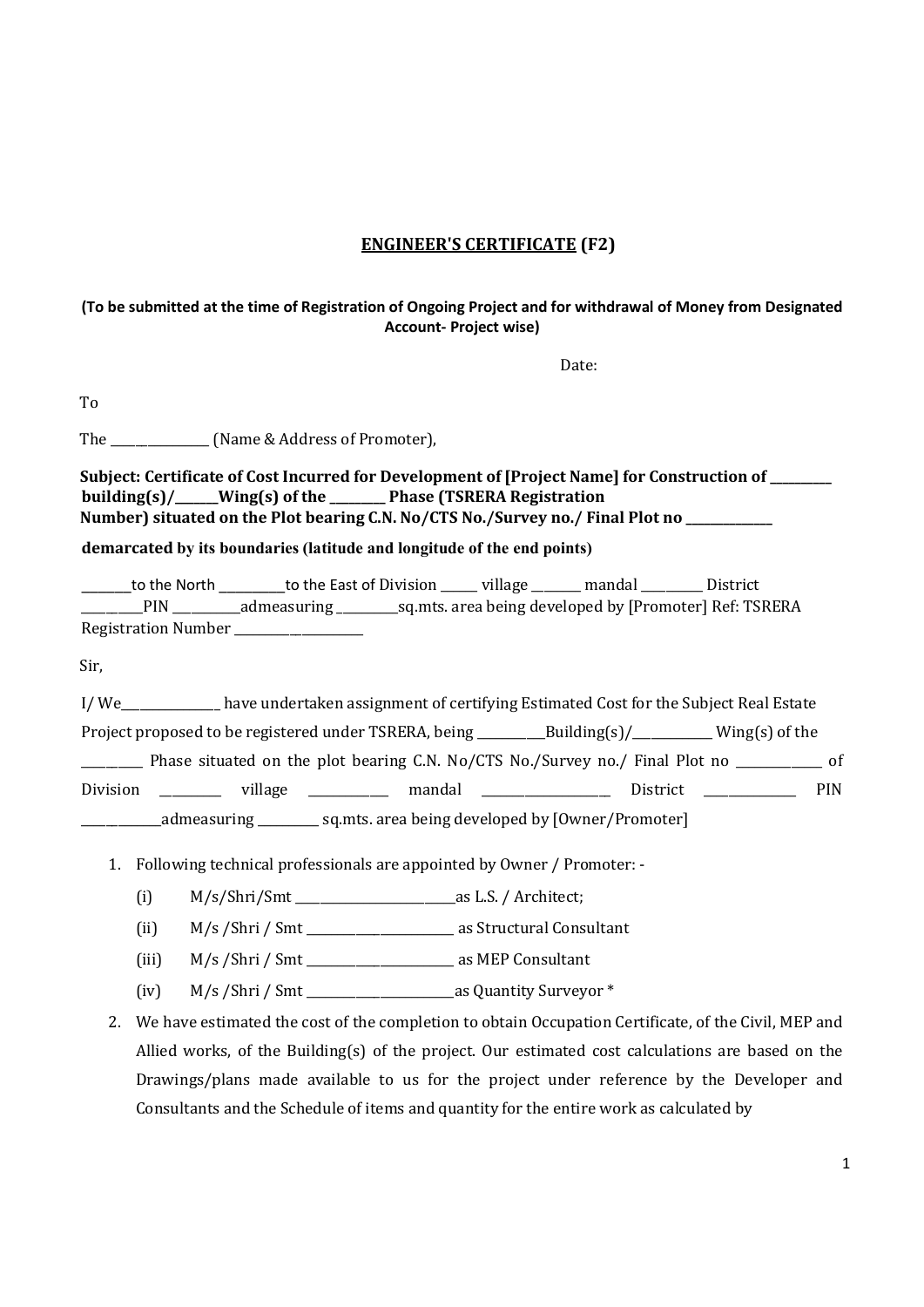quantity Surveyor\* appointed by Developer/Engineer, and the assumption of the cost of material, labour and other inputs made by developer, and the site inspection carried out by us.

- 3. We estimate Total Estimated Cost of completion of the building(s) of the aforesaid project under reference as Rs\_ \_\_\_\_\_\_\_\_\_\_\_\_\_\_\_\_\_\_\_\_\_\_ (Total of Table A and B). The estimated Total Cost of project is with reference to the Civil, MEP and allied works required to be completed for the purpose of obtaining occupation certificate for the building(s) from the \_\_\_\_\_\_\_\_\_\_\_\_\_\_\_\_\_\_\_\_ being the Planning Authority under whose jurisdiction the aforesaid project is being implemented.
- 4. The Estimated Cost Incurred till date is calculated at Rs. \_\_\_\_\_\_\_\_\_\_\_\_\_\_\_\_\_ (Total of Table A and B) \_. The amount of Estimated Cost Incurred is calculated on the base of amount of Total Estimated Cost.
- 5. The Balance cost of Completion of the Civil, MEP and Allied works of the Building(s) of the subject project to obtain Occupation Certificate from \_\_\_\_\_\_\_\_\_\_\_\_\_\_\_\_ (planning Authority) is estimated at Rs  $\begin{array}{ccc} \hline \end{array}$  (Total of Table A and B).
- 6. I certify that the Cost of the Civil, MEP and allied work for the aforesaid Project as completed on the date of this certificate is as given in Table A and B below:

#### TABLE A

Building /Wing bearing Number\_\_\_\_ or called \_

#### (to be prepared separately for each Building /Wing of the Real Estate Project)

| Sr. No | <b>Particulars</b>                                                                     | <b>Amounts</b>    |
|--------|----------------------------------------------------------------------------------------|-------------------|
|        | Total Estimated cost of the building/wing as<br>on ___________ date of Registration is | $Rs.$ /-          |
|        | Cost incurred as on<br>(based on the Estimated cost)                                   | $\mathsf{Rs.}$ /- |
| 3      | Work done in Percentage<br>(as Percentage of the estimated cost)                       | $\frac{0}{0}$     |
| 4      | Balance Cost to be Incurred<br>(Based on Estimated Cost)                               | $\mathsf{Rs.}$    |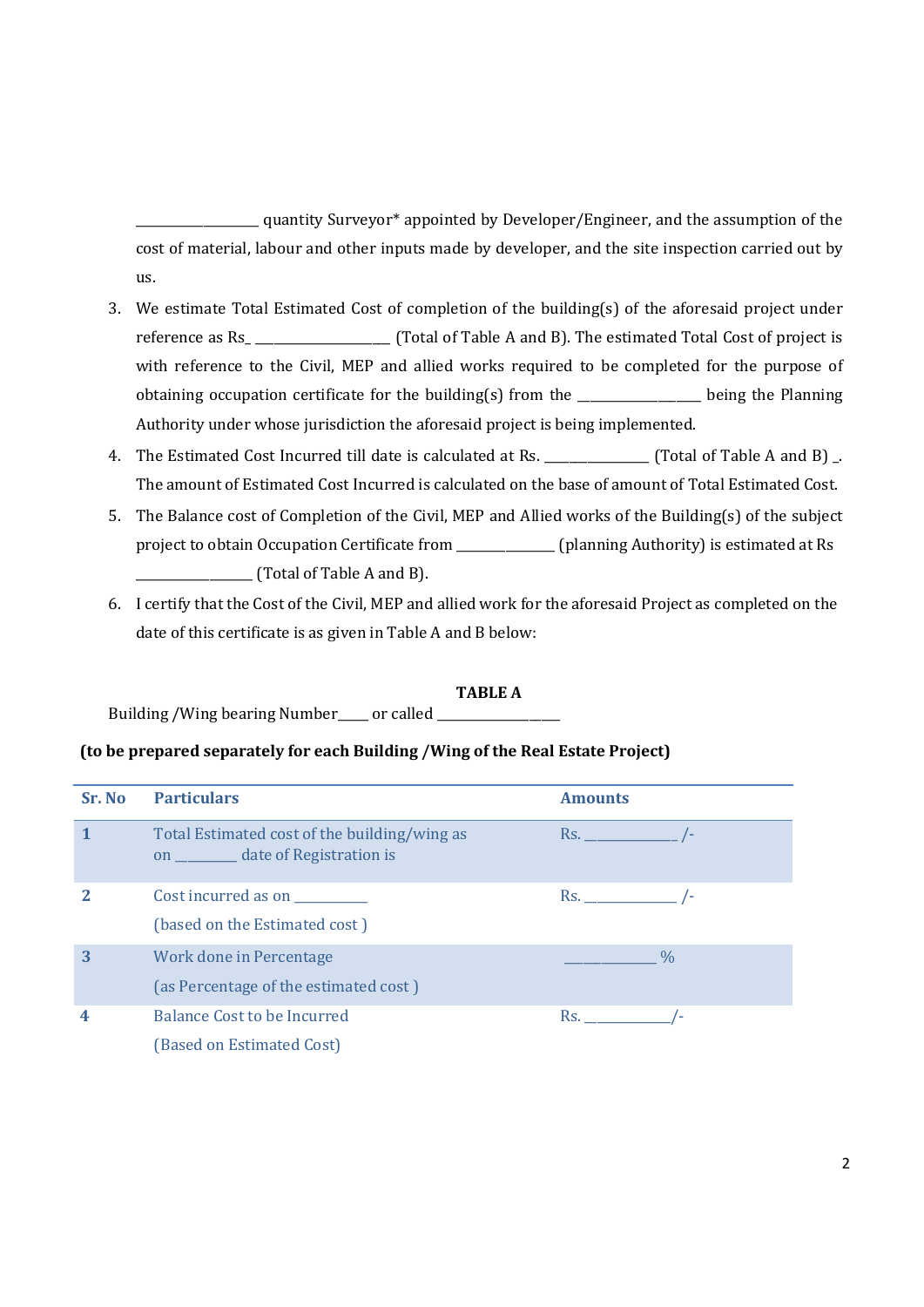| -5. | Cost Incurred on Additional / Extra Items | KS. |  |
|-----|-------------------------------------------|-----|--|
|     | not included in the<br>as on              |     |  |
|     | Estimated Cost (Annexure A)               |     |  |
|     |                                           |     |  |

# TABLE B

## (to be prepared for the entire registered phase of the Real Estate Project)

| Sr. No | <b>Particulars</b>                                                                                                          | <b>Amounts</b>                |
|--------|-----------------------------------------------------------------------------------------------------------------------------|-------------------------------|
|        | Total Estimated cost of the Internal and External                                                                           | $\mathsf{Rs.}$ /-             |
|        | Development Works including amenities and<br>Facilities in the layout as on __________ date<br>of Registration is           |                               |
| 2      | Cost incurred as on ___________ (based<br>on the Estimated cost)                                                            | $\mathsf{Rs.}$ /-             |
| 3      | Work done in Percentage                                                                                                     | $\frac{0}{0}$                 |
|        | (as Percentage of the estimated cost)                                                                                       |                               |
| 4      | <b>Balance Cost to be Incurred</b>                                                                                          | Rs. <b>Exercise Strategie</b> |
|        | (Based on Estimated Cost)                                                                                                   |                               |
| 5      | Cost Incurred on Additional / Extra Items<br>as on ______________ not included in the<br><b>Estimated Cost (Annexure A)</b> | $Rs.$ /-                      |

Yours Faithfully

Signature of Engineer

(License No………….)